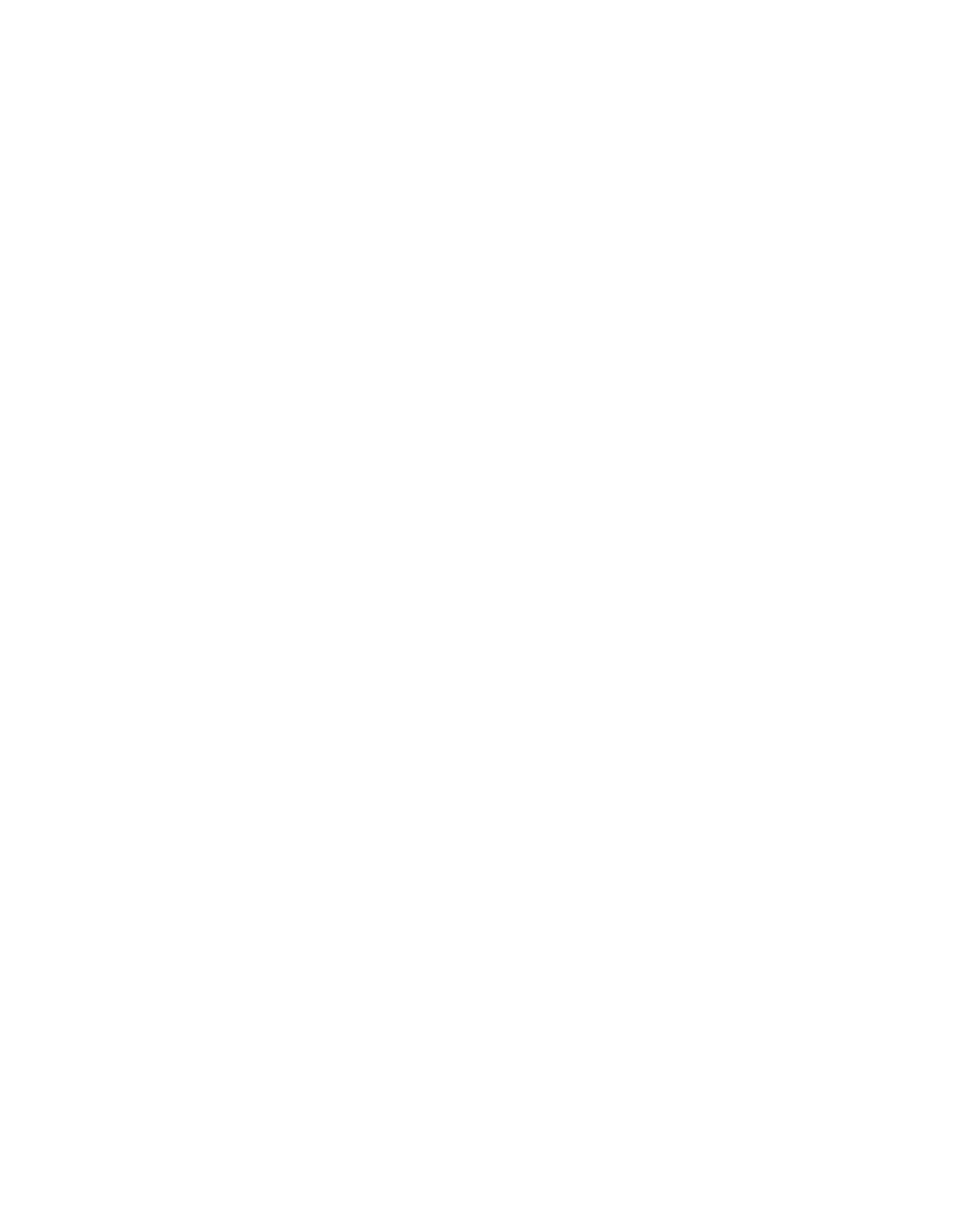# **Statement by Christine Lagarde, President of the ECB, at the fortythird meeting of the International Monetary and Financial Committee**

### **Virtual IMF Spring Meetings, 8 April 2021**

Since the previous IMFC meeting in October 2020, global prospects have improved thanks to the progress made in vaccination campaigns and the forceful policy support provided to our economies. However, this brighter outlook remains subject to considerable uncertainty, also regarding the path of the pandemic and the rollout of vaccinations. We must therefore continue to stand together to address this severe global challenge. In this environment, it is crucial to refrain from withdrawing policy support prematurely, either on the monetary or fiscal side. At the same time, it is essential to push ahead with well-tailored structural measures that will facilitate the reallocation of resources over time to more viable sectors, minimise permanent scarring effects on our economies and support potential growth in the medium term.

### **Euro area developments and outlook**

The pandemic and related containment measures will continue to adversely affect euro area economic activity in the short term. Beyond the short term, activity should pick up thanks to the lifting of confinement measures once there is broader immunity, exceptional monetary policy measures, continued fiscal policy support and a rebound in foreign demand. Overall, the risks surrounding the euro area growth outlook have become more balanced, although downside risks associated with the pandemic remain in the near term. Improving global demand, also spurred by sizeable US fiscal stimulus, and the progress in vaccination campaigns constitute upside risks.

Inflation increased sharply at the beginning of this year compared with the end of last year. The upswing reflected several factors, most of which were temporary and statistical. Headline inflation is likely to increase further in the coming months, but some volatility is expected throughout the year, and the temporary factors are expected to fade out of annual inflation rates early next year. Underlying price pressures are likely to increase somewhat this year due to current supply constraints and the recovery in domestic demand, although pressures will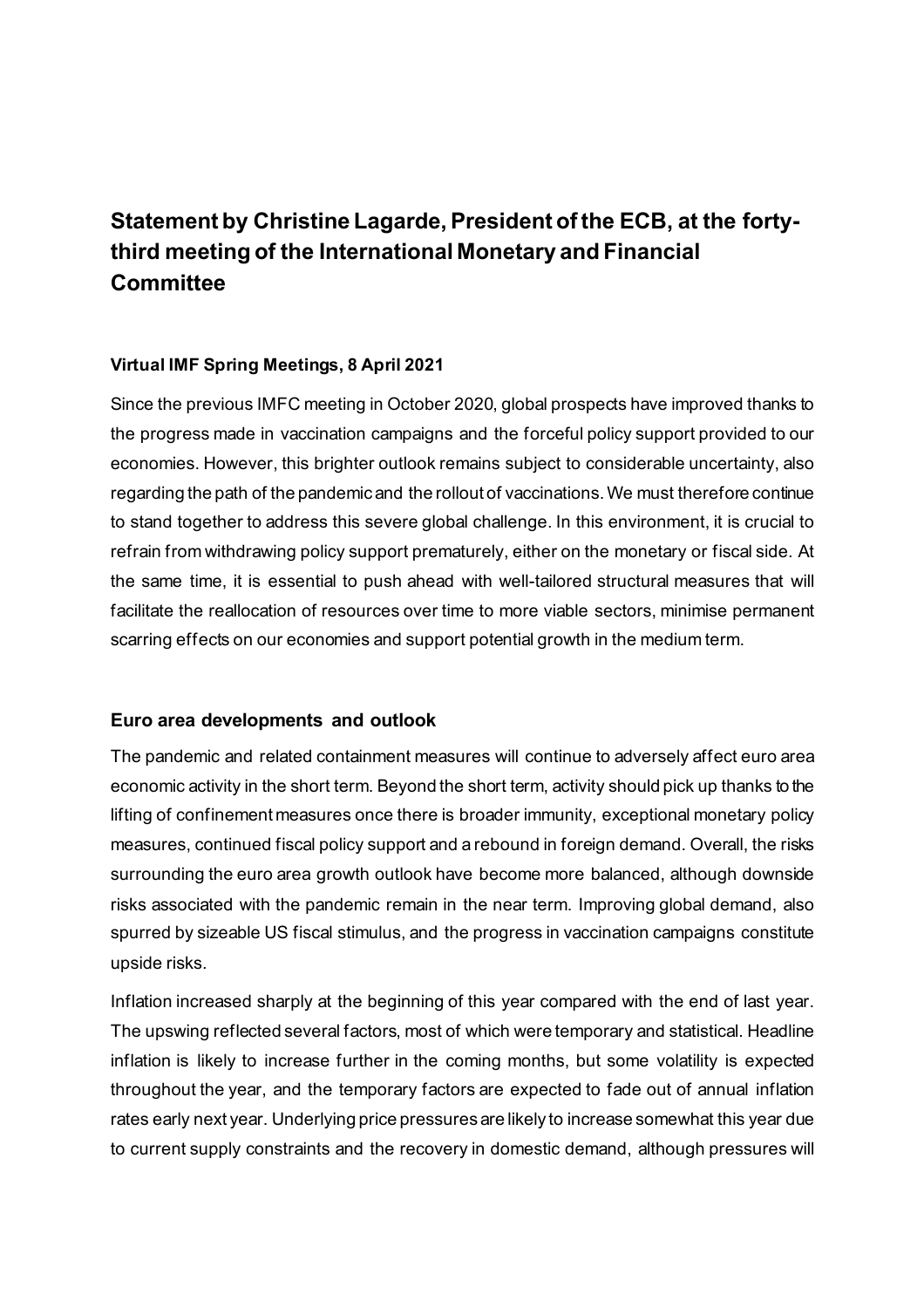remain subdued overall, also reflecting low wage pressures and the past appreciation of the euro. Once the impact of the pandemic fades, the unwinding of the high level of slack, supported by accommodative fiscal and monetary policies, will contribute to a gradual increase in inflation over the medium term.

#### **Monetary policy**

In December the ECB's Governing Council decided to expand the envelope of the pandemic emergency purchase programme (PEPP) by €500 billion, to a new envelope of €1,850 billion, and committed to purchase flexibly according to market conditions and with a view to preventing a tightening of financing conditions that is inconsistent with countering the downward impact of the pandemic on the projected path of inflation. If favourable financing conditions can be maintained with a flow of asset purchases that does not exhaust the envelope by the envisaged end of the PEPP's net purchase phase, the envelope need not be used in full. Equally, the envelope can be recalibrated if required to maintain favourable financing conditions. In December we also extended the horizon for net purchases under the PEPP to at least the end of March 2022 and the period of reinvestment of the principal payments from maturing securities purchased under the PEPP until at least the end of 2023. In parallel, we extended the period over which very favourable terms apply to our targeted longer-term refinancing operations (TLTRO III) to June 2022, and decided to hold three additional operations under the programme before the end of the year.

At our Governing Council meeting in early March, we assessed recent changes in financing conditions against the latest ECB staff macroeconomic projections. We observed that, since the start of the year, euro area market interest rates had increased measurably on account of a global repricing in the fixed-income market. While the appropriateness of our stance is measured in terms of a broader set of financing conditions, a sizeable and persistent increase in market-based interest rates, if left unchecked, can translate into a premature tightening of financing conditions. This would have been unwarranted at a time when favourable financing conditions remain necessary to underpin economic activity and safeguard medium-term price stability. Therefore, based on the joint assessment of financing conditions and the inflation outlook, the Governing Council announced that it expects purchases under the PEPP over the second quarter of 2021 to be conducted at a significantly higher pace than during the first months of the year.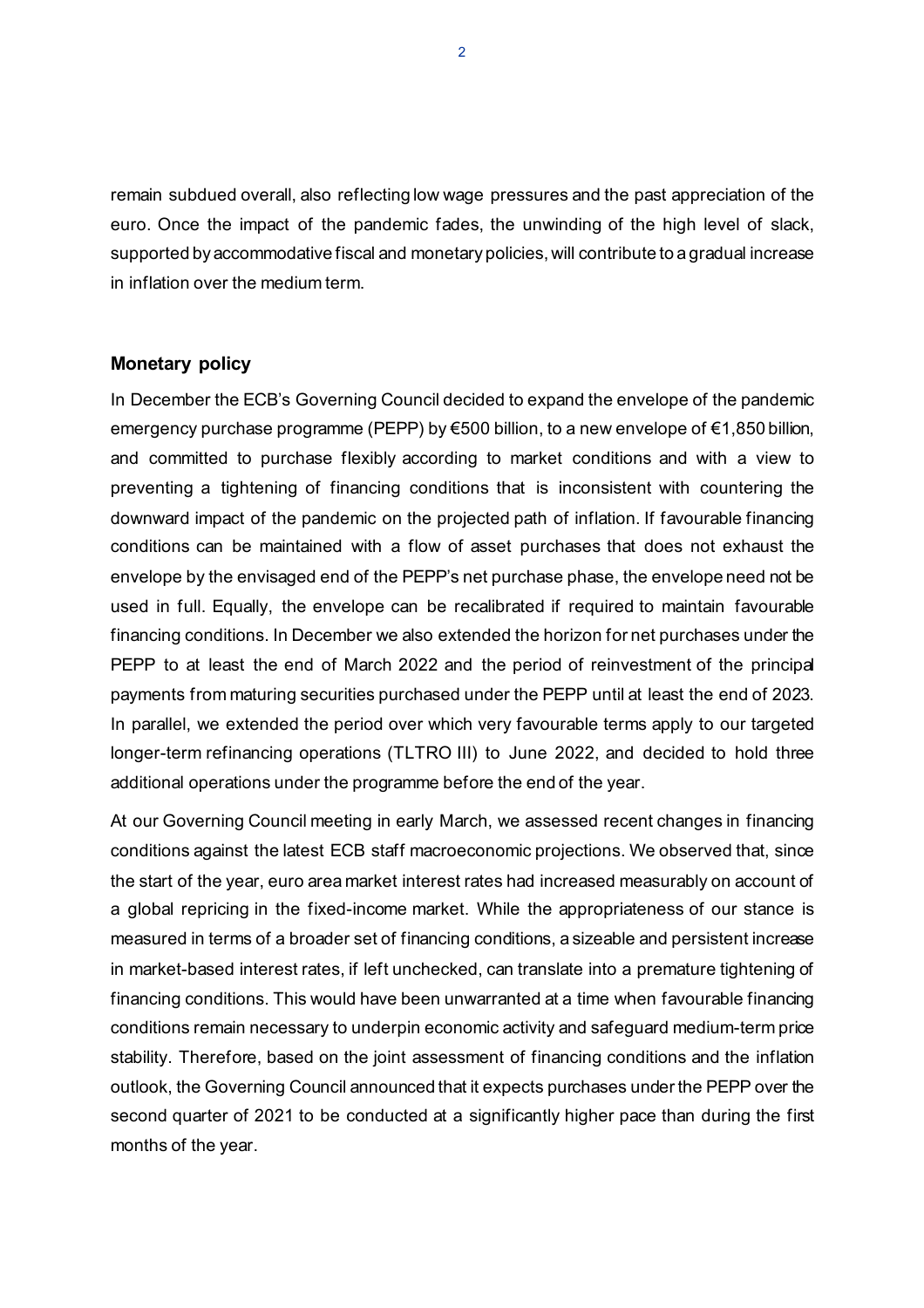#### **Europe's response to the coronavirus (COVID-19) shock**

In the light of the economic fallout from the resurgence of the pandemic, it is absolutely crucial for monetary and fiscal policies to continue complementing each other in supporting the euro area economy. Europe's policy response to the pandemic has been swift, decisive and unprecedented, both at the national and EU levels. As regards fiscal policies, an ambitious and coordinated fiscal stance remains crucial, as a premature withdrawal of fiscal support would risk delaying the recovery and amplifying the longer-term scarring effects. National fiscal policies should thus continue to provide critical and timely support to firms and households most exposed to the pandemic and the associated containment measures. At the same time, these measures should, as much as possible, remain temporary and targeted in order to address vulnerabilities effectively and support a swift recovery without hampering structural changes in the economy. The EU's recovery instrument, the NextGenerationEU package, offers a unique opportunity to modernise the European economy and address divergences that could jeopardise the smooth functioning of the monetary union. To this end, the recovery instrument needs to be used to finance transformative and productivity-enhancing investment and promote ambitious structural policies.

#### **Euro area banking sector developments and financial stability issues**

Thanks to the strength of the public support measures, insolvencies have remained remarkably low during this period of economic weakness caused by the pandemic, notwithstanding a widespread deterioration in corporate balance sheets. At the same time, the banking sector has managed to support the economy by continuing to lend, also to the sectors most affected by the lockdown measures. Euro area banks still have robust capital and liquidity buffers, but they are facing heightened asset quality risks and their profitability remains low.Vulnerabilities in the non-bank financial sector have also increased owing to recent market developments in a context of prolonged risk-taking and deteriorating liquidity buffers. Financial system vulnerabilities remain elevated overall, as the optimism in financial markets stands at odds with weakened corporate balance sheets. Financial market vulnerabilities have increased, with recent bouts of volatility highlighting uncertainties and the potential for disorderly repricing.

Measures supporting firms and households should continue, while remaining, as much as possible, temporary and increasingly targeted in nature. It will be crucial for prudential authorities to ensure that capital buffers can be used if needed to absorb losses and support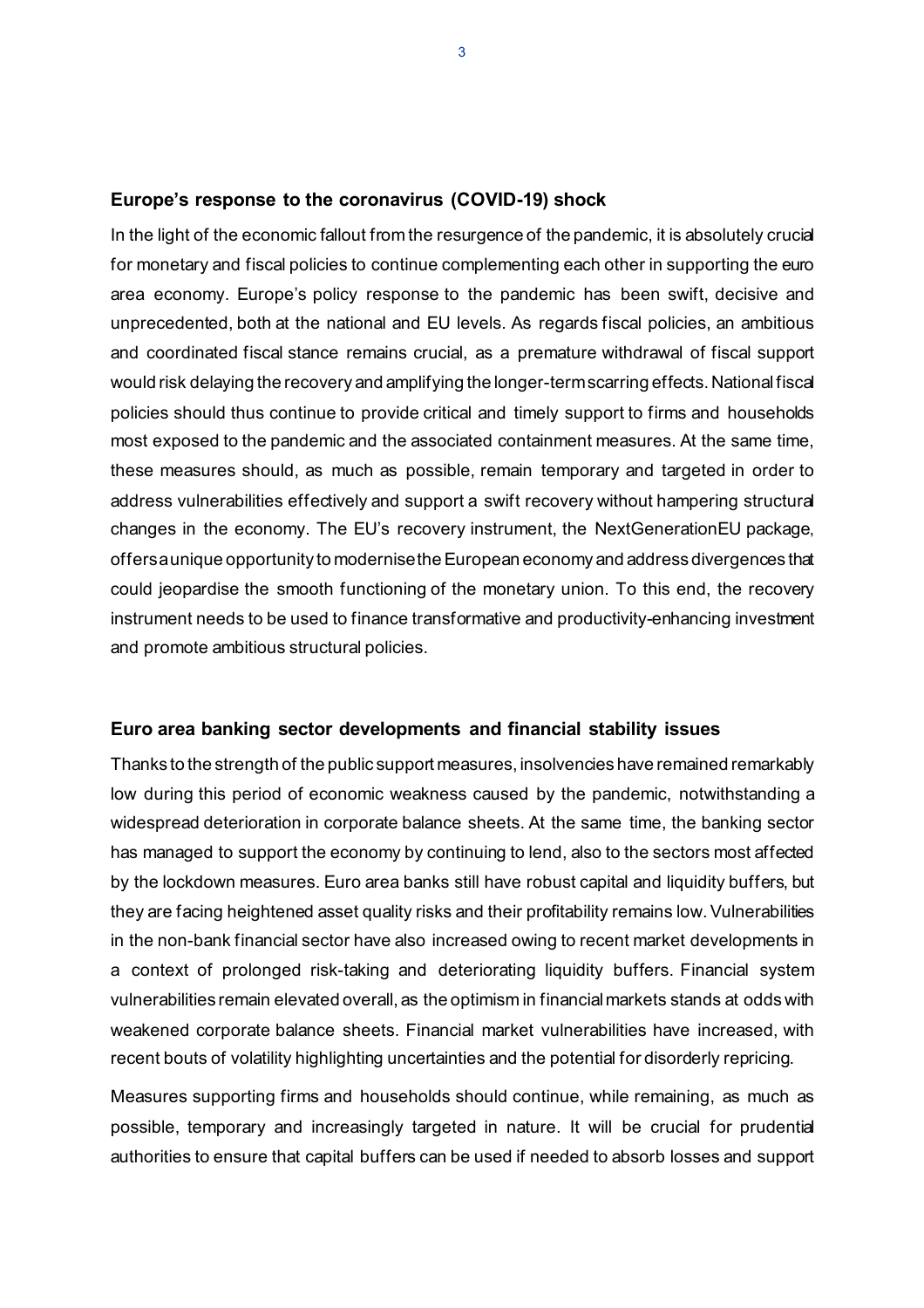lending and avoid credit supply constraints. At the same time, banks need to be proactive in identifying and managing credit risk. As long as uncertainty remains high, we will encourage continued prudence, and have asked banks to apply extreme caution and keep distributions in the form of dividends, share buy-backs and variable remuneration below a conservative threshold. In the medium term, after the COVID-19 crisis, it will be important to look holistically at the capital framework with a view to simplifying it and removing potential obstacles to its effectiveness. The non-bank financial sector needs to be made more resilient through regulatory reforms, given the growing role of non-bank financial institutions in financing the real economy and their interlinkages with the rest of the financial system.

#### **International crisis response**

As national authorities continue to take the necessary steps to fight the pandemic, global cooperation and resource and knowledge-sharing across nations remain vital. Addressing international trade disruptions, preserving trade openness and ensuring universal access to vaccines and treatments will be of paramount importance for a durable global economic recovery.

Global cooperation has been instrumental in our response to the pandemic so far. On the central banking side, this includes the coordinated action by major central banks, including the ECB, to enhance the provision of US dollar liquidity at the onset of the crisis. In addition, the ECB's agreements on bilateral euro swap and repo line arrangements with some EU and EU neighbouring countries' central banks to prevent euro liquidity shortages from morphing into financial stability risks and to support the smooth transmission of monetary policy. Support to the most vulnerable countries, including through the G20 Debt Service Suspension Initiative and the establishment of the Common Framework for Debt Treatments, has also shown how the international community has stood together firmly to address the pandemic and its consequences.

Further international efforts will be needed to counter the effects of the pandemic, to maintain a well-functioning international monetary system and to support a global economy that is fit for the future. The ECB supports the crisis response measures taken by the IMF and welcomes the recent progress made towards a general special drawing rights (SDR) allocation. It is a strong and important signal of constructive multilateral cooperation helping the global recovery. It should be accompanied by efforts to improve transparency and underpin the exchange of